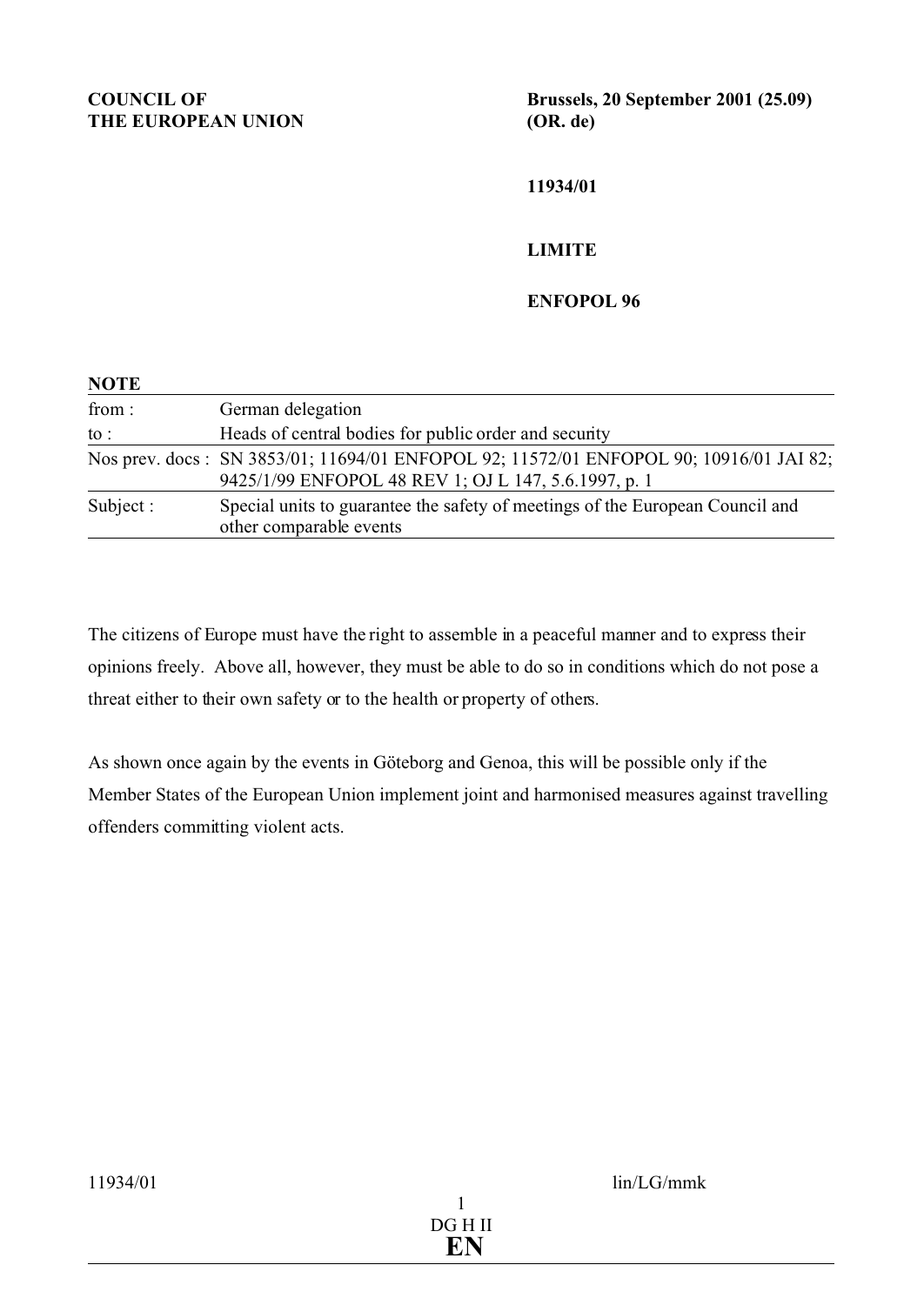The basis for a common approach has already been created in the form of the "Conclusions of the JHA Council on the safety of the meetings of the European Council and other comparable events" of 13 July 2001. These must be developed further.

To this end, Germany proposes the **creation of common standards for the training and equipment** of existing special units in Member States of the European Union entrusted with the task of ensuring public safety and order. The European Police College is an appropriate platform to draft and implement the concepts required.

In that context, the following should be developed:

A common tactical framework concept to ensure the safety of meetings of the European Council and other comparable events, including a graded response system respecting the principle of proportionality (e.g. separation of troublemakers from peaceful demonstrators).

Requirements imposed on a basic and advanced training programme for the practical management of large-scale (emergency) situations.

These include *inter alia*:

- the institutionalisation of exchanges of experiences;
- continuous analysis and adaptation of the tactical framework concept;
- study trips to locations of large-scale (emergency) situations;
- conduct of joint exercises;
- presentation of national police laws, in particular comparison of intervention rights applicable in the countries in question;
- description of national organisational regimes for protecting the police against threats;
- public relations measures in the context of operations;
- language training.

Proposals for standard equipment with command, control and operational means (e.g. radios, weapons, special devices).

 $11934/01$   $\qquad \qquad$   $\qquad \qquad$   $\qquad$   $\qquad \qquad$   $\qquad$   $\qquad$   $\qquad$   $\qquad$   $\qquad$   $\qquad$   $\qquad$   $\qquad$   $\qquad$   $\qquad$   $\qquad$   $\qquad$   $\qquad$   $\qquad$   $\qquad$   $\qquad$   $\qquad$   $\qquad$   $\qquad$   $\qquad$   $\qquad$   $\qquad$   $\qquad$   $\qquad$   $\qquad$   $\qquad$   $\qquad$   $\qquad$   $\qquad$   $\q$